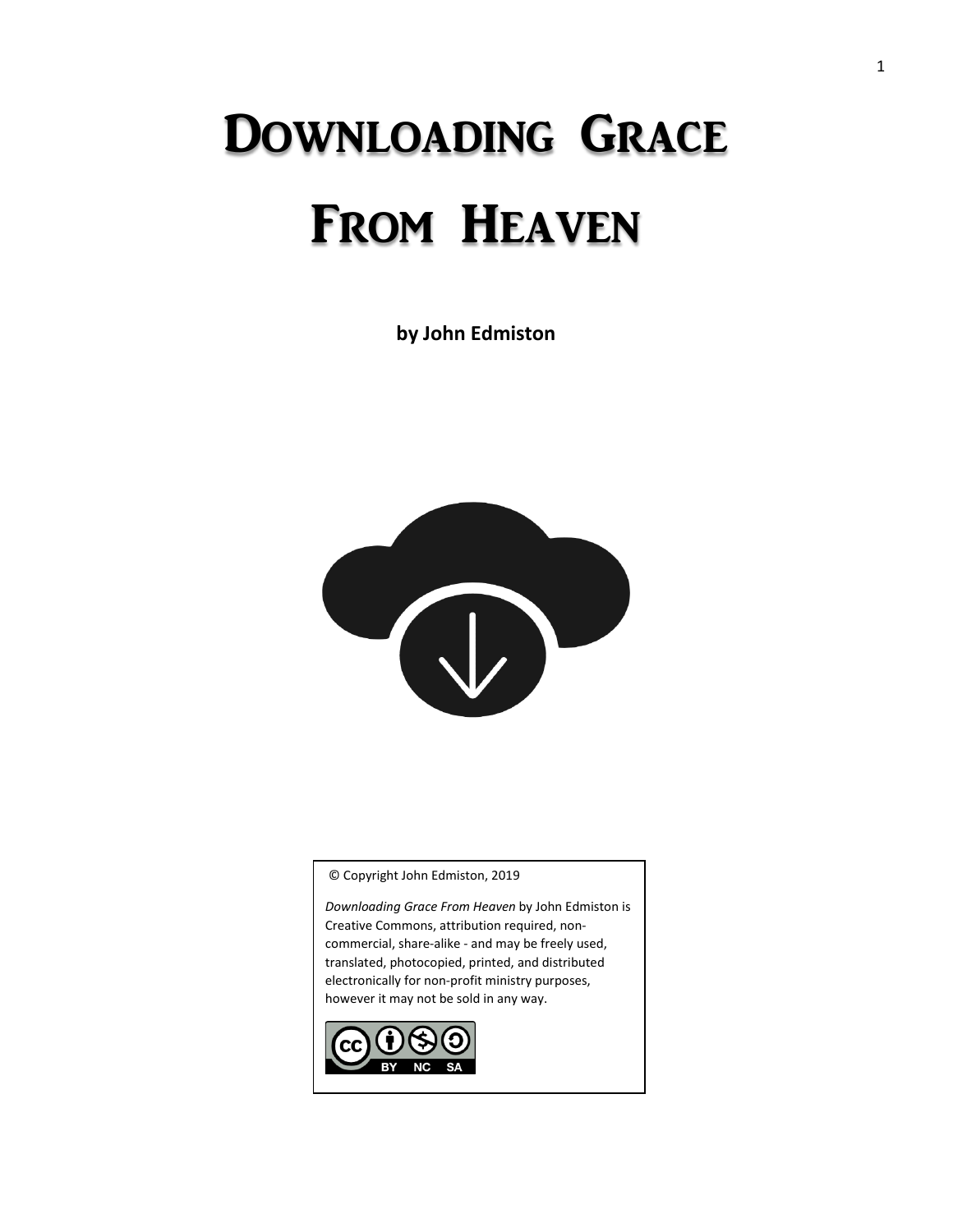# **CONTENTS**

Introduction - 3

Diagram - 6

Study One - *What Is Grace*? - 7

Study Two - *Praying For Grace* - 8

Study Three - *Believing For Grace From Heaven* - 9

Study Four - *Receiving Grace From Heaven* - 10

Study Five - *Continuing In Heavenly Grace* - 11

Study Six *- Implementing The Grace You Have Received* - 12

Study Seven - *Obstacles To Grace* - 13

About the Author, Contact, Other - 14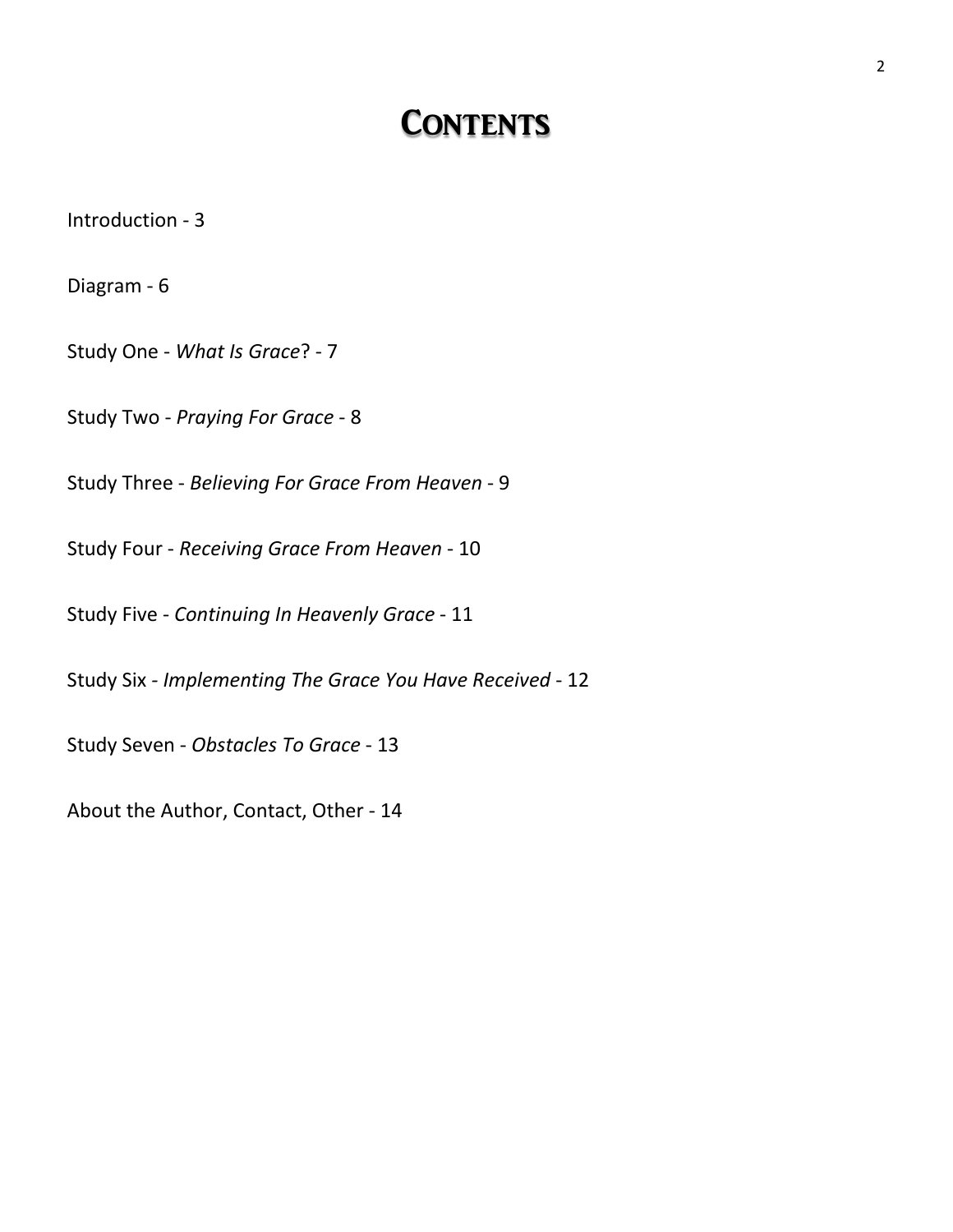### **INTRODUCTION**

#### **DEFINITION**

Grace is God's unmerited favor, an easy way to remember it is by the acronym "God's Riches At Christ's Expense". God's grace is vast and theologians talk about various kinds of grace such as:

**Prevenient Grace** -that leads us to salvation

**Saving Grace / Justifying Grace** - that gets us saved and born-again and is discussed at length in Romans.

**Sanctifying Grace / Sustaining Grace** - that helps the believer walk with Jesus and grow in wisdom and in love and in the fruit of the Spirit (Galatians 5:22,23).

*The studies in this book are focused entirely on Sanctifying / Sustaining Grace.*

#### **THE EASIER WAY**

There is an easier path in the Christian life, the path of grace, the path of having God Himself work in us because we simply cannot do it ourselves. In these studies I will attempt to explain how to live in grace, in the simplest and most practical of terms.

Grace supplies us with heavenly things such as wisdom, patience, kindness, self-control and above all love. These things come from heaven and not from earth, and certainly not from our own best efforts.

Let's take the example of patience. We have all "tried to be patient" and it hasn't worked. We just get more impatient! In addition, there is no place on earth where you can go to buy patience. And trying to manufacture something like patience all by yourself simply does not work. However, we need patience on a daily basis, often in a very immediate way.

Since we cannot purchase it, and we cannot manufacture it, and learning patience is tedious and slow, we need a much better way. That way is to download patience directly from God's heavenly storehouse!

That is true of every heavenly virtue, every fruit of the Spirit, and everything that is good, wise and holy. For in ourselves, that is in our flesh, there is no good thing. We desire to do good, but we cannot carry it out (Romans 7:18). We simply do not have what it takes, therefore we have to get it from God in Heaven!

The Good News is, Christ has purchased all these wonderful virtues for us on the Cross! The good things we need (spiritual not material, you cannot download money…) are ours for the asking!

Here is a rather simple analogy. Heaven is like a gas station with huge underground tanks full of good qualities that we need – wisdom, patience, kindness, peace etc. We drive in, and our spiritual tank is low. For instance, we are right out of patience, self-control and peace. So we go to the gas pump and "by faith" we ask God to fill our tank up again. After our spiritual tank is full, we find out that Christ has paid the price and that we can come back to the Heavenly Gas Station any time we have a need!

**(Hebrews 4:14-16)** *Therefore since we have a great high priest who has passed through the heavens, Jesus the Son of God, let us hold fast to our confession. For we do not have a high priest incapable of sympathizing with our weaknesses, but one who has been tempted in every way just as we are, yet without sin. Therefore let us confidently approach the throne of grace to receive mercy and find grace whenever we need help.*

Heaven has what we need, in fact Heaven has everything we require, and all these beautiful things have been placed under the authority of Jesus Christ, who gives it to us freely, providing we ask in faith!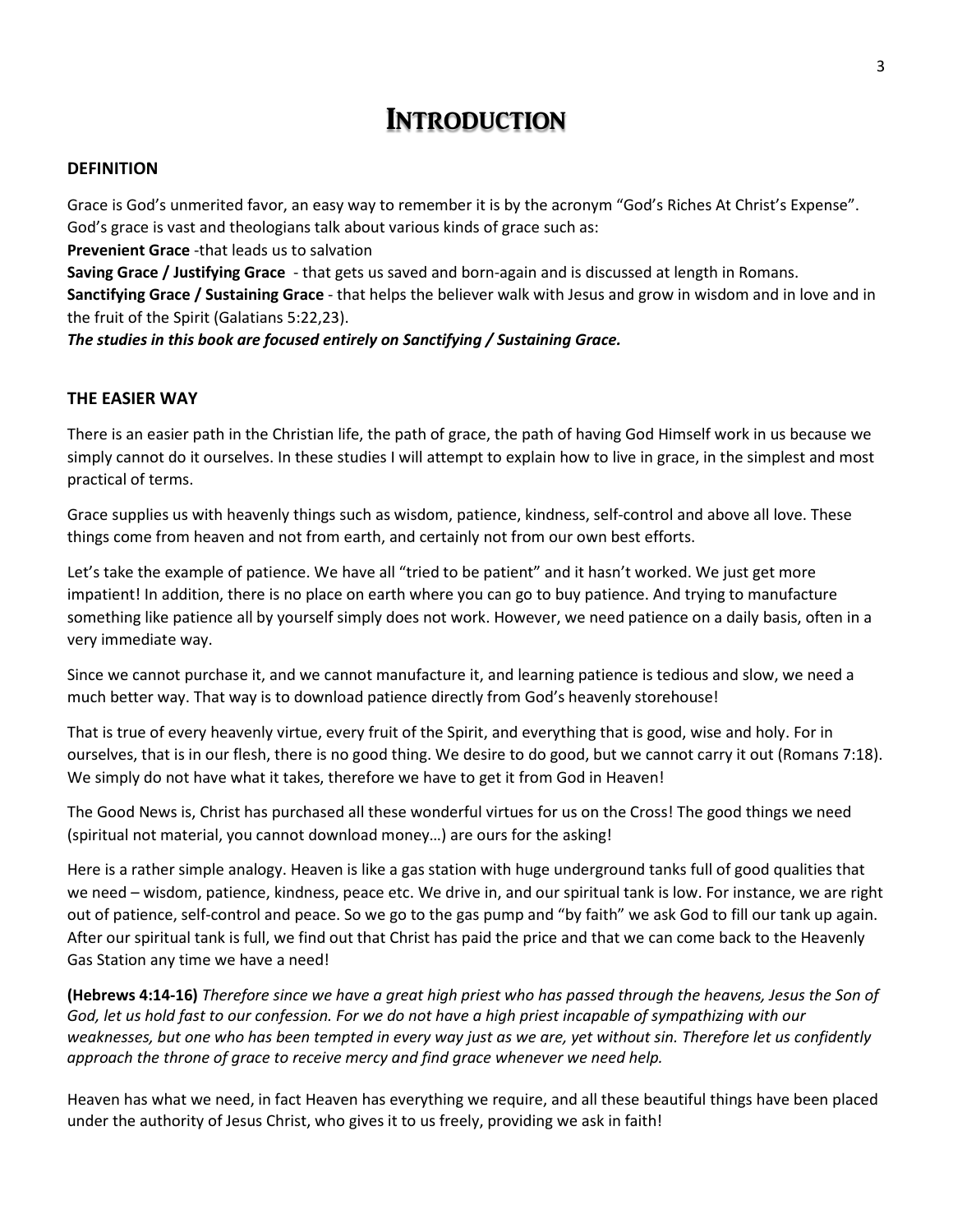Wisdom is the most fundamental of virtues, Proverbs 8:22,23 says it is "the first of all His ways", before anything else was created. This is what James teaches us about downloading wisdom from God:

**(James 1:5-8)** *Now if any of you lacks wisdom, he should ask God, who gives to everyone generously without a*  rebuke, and it will be given to him. But he must ask in faith, without any doubts, for the one who has doubts is like a *wave of the sea that is driven and tossed by the wind. Such a person should not expect to receive anything from the Lord. He is a double-minded man, unstable in all he undertakes.*

So how does a Christian receive wisdom? By asking in faith! You do not have God's spiritual wisdom in your flesh. You cannot get it just by studying (without faith or the help of the Spirit). You cannot buy it in a supermarket or dig it out of the ground! You have to seek it diligently and ask God for it by faith. And since wisdom is the first thing, the fundamental virtue, this applies to all the other Christian virtues as well.

In the book of Job, in chapter 28 there is a stunning description of the elusiveness of Wisdom: *But where can wisdom be found, and where is understanding located? No man can know its value, since it cannot be found in the land of the living. The ocean depths say, "It's not in me," while the sea declares, "I don't have it." Gold cannot be exchanged for it, and silver cannot be weighed out for its price. Wisdom cannot be valued in the gold of Ophir, in precious onyx or sapphire. Gold and glass do not compare with it, and articles of fine gold cannot be exchanged for it. Coral and quartz are not worth mentioning. The price of wisdom is beyond pearls. Topaz from Cush cannot compare with it, and it cannot be valued in pure gold. Where then does wisdom come from, and where is understanding located? It is hidden from the eyes of every living thing and concealed from the birds of the sky. Abaddon and Death say, "We have heard news of it with our ears." But God understands the way to wisdom, and He knows its location.* **(Job 28:12-23)**

The spiritual qualities of life, the qualities we truly need to be in the image of God, are not anywhere on this planet. They are ONLY in God. We have to get them from God. You cannot get them from a book. You cannot even get them from a theology book. You have to obtain wisdom, love, joy and peace directly from Jesus Christ alone! Even the wisest people in the natural world do not understand the wisdom of God:

**(1 Corinthians 2:6-9)** *However, we do speak a wisdom among the mature, but not a wisdom of this age, or of the rulers of this age, who are coming to nothing. On the contrary, we speak God's hidden wisdom in a mystery, a wisdom God predestined before the ages for our glory. None of the rulers of this age knew this wisdom, for if they had known it, they would not have crucified the Lord of glory. But as it is written: What eye did not see and ear did not hear, and what never entered the human mind — God prepared this for those who love Him.*

God has hidden His wisdom in a mystery (Christ) and this mystery is beyond the human senses and beyond the human intellect: *What eye did not see and ear did not hear, and what never entered the human mind…..* 

and later on in verse 14:

**(1 Corinthians 2:14)** *The natural person does not accept the things of the Spirit of God, for they are folly to him, and he is not able to understand them because they are spiritually discerned.*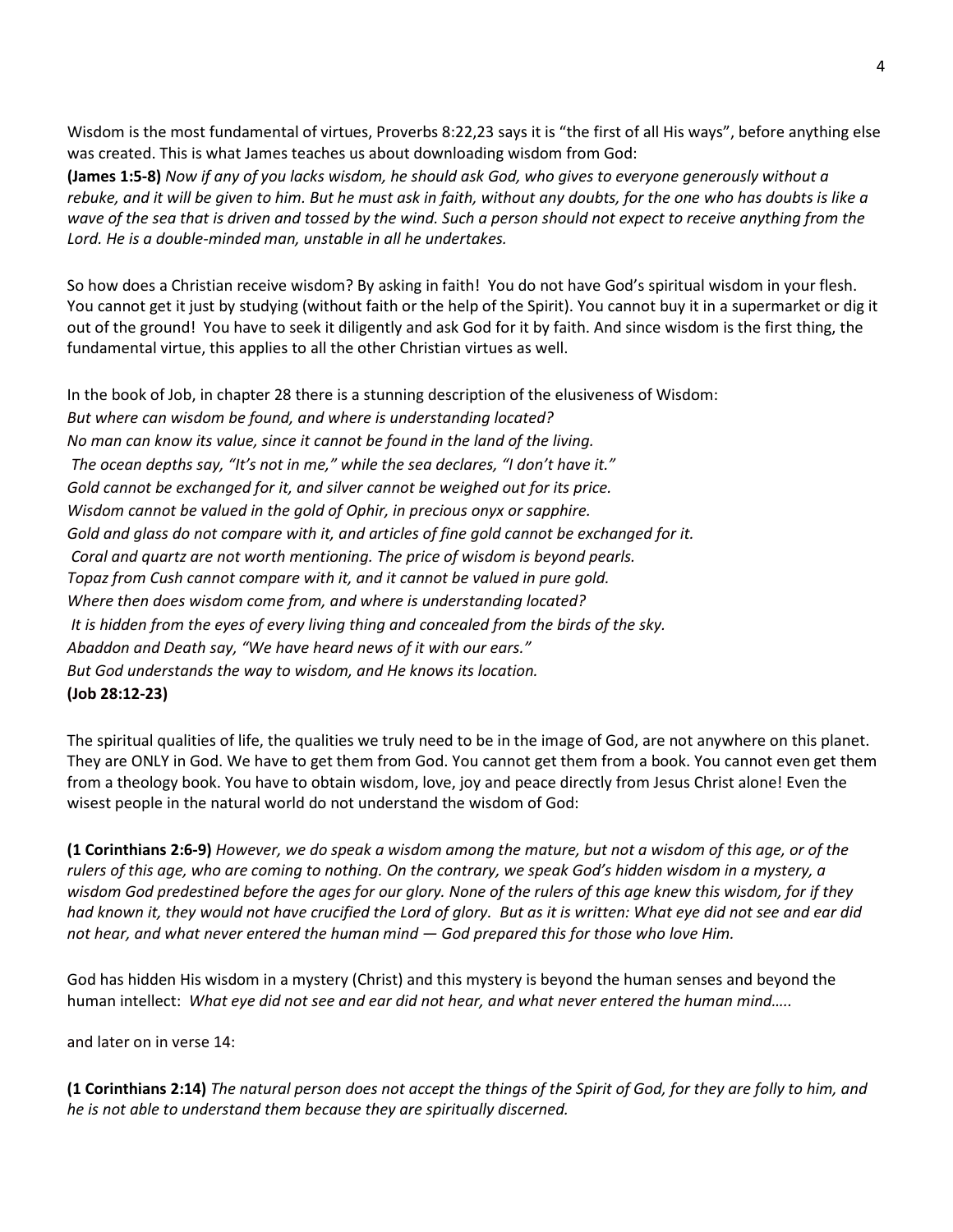So the natural person cannot receive much in the way of grace because such grace is foolishness to him or her! Which is why the brilliant, educated and sophisticated Nicodemus needed to be born-again (John 3:1-18) in order to enter the Kingdom of God!

So God's wisdom, grace, love and so on are all hidden in Christ! You can try all you like to get hold of them some other way but you will just end up frustrated by your lack of Christian growth!

**(Colossians 3:1-4***) If then you have been raised with Christ, seek the things that are above, where Christ is, seated at the right hand of God. Set your minds on things that are above, not on things that are on earth. For you have died, and your life is hidden with Christ in God. When Christ who is your life appears, then you also will appear with him in glory.*

Your Christian life is hidden in Christ with God! So in order for your Christian life to "work" you have to set your mind on things above!

Let's go back to 1 Corinthians where Paul explains how this happens:

**(1 Corinthians 2:9)** *But, as it is written, "What no eye has seen, nor ear heard, nor the heart of man imagined, what God has prepared for those who love him"— these things God has revealed to us through the Spirit. For the Spirit searches everything, even the depths of God. For who knows a person's thoughts except the spirit of that person, which is in him? So also no one comprehends the thoughts of God except the Spirit of God. Now we have received not the spirit of the world, but the Spirit who is from God, that we might understand the things freely given us by God.*

So we receive the wonderful invisible things of God through the Spirit of God, who takes truth from God, and reveals it to us! The Holy Spirit is our teacher and instructor (John 14:26, 1 John 2:20,27), This is how grace works! Grace is spiritually imparted, by God's Holy Spirit, to our spirit, soul and body, through faith, when we set our mind on things above!

So the Heavenly Gas Station is open for business! And we receive all of our salvation "by grace through faith". The good things are free and graciously given, unearned in anyway, paid for by Christ. However, we must appropriate them through faith. The doubter will receive nothing from the Lord (James1:8)!

These spiritual qualities are called "living water" in the New Testament and we are told to be thirsty for them and to seek them diligently by faith:

**(Revelation 22:17)** *The Spirit and the Bride say, "Come." And let the one who hears say, "Come." And let the one who is thirsty come; let the one who desires take the water of life without price.*

Grace is free, grace is the living water of God that is "without price". We are totally dry in our Christian life without grace! And how do we get grace? We "drink", we "thirst" we seek, we download, we ask diligently. How? By setting our mind on things above, and asking in faith, just as James told us to ask for wisdom. These studies will explain, in detail how to do that!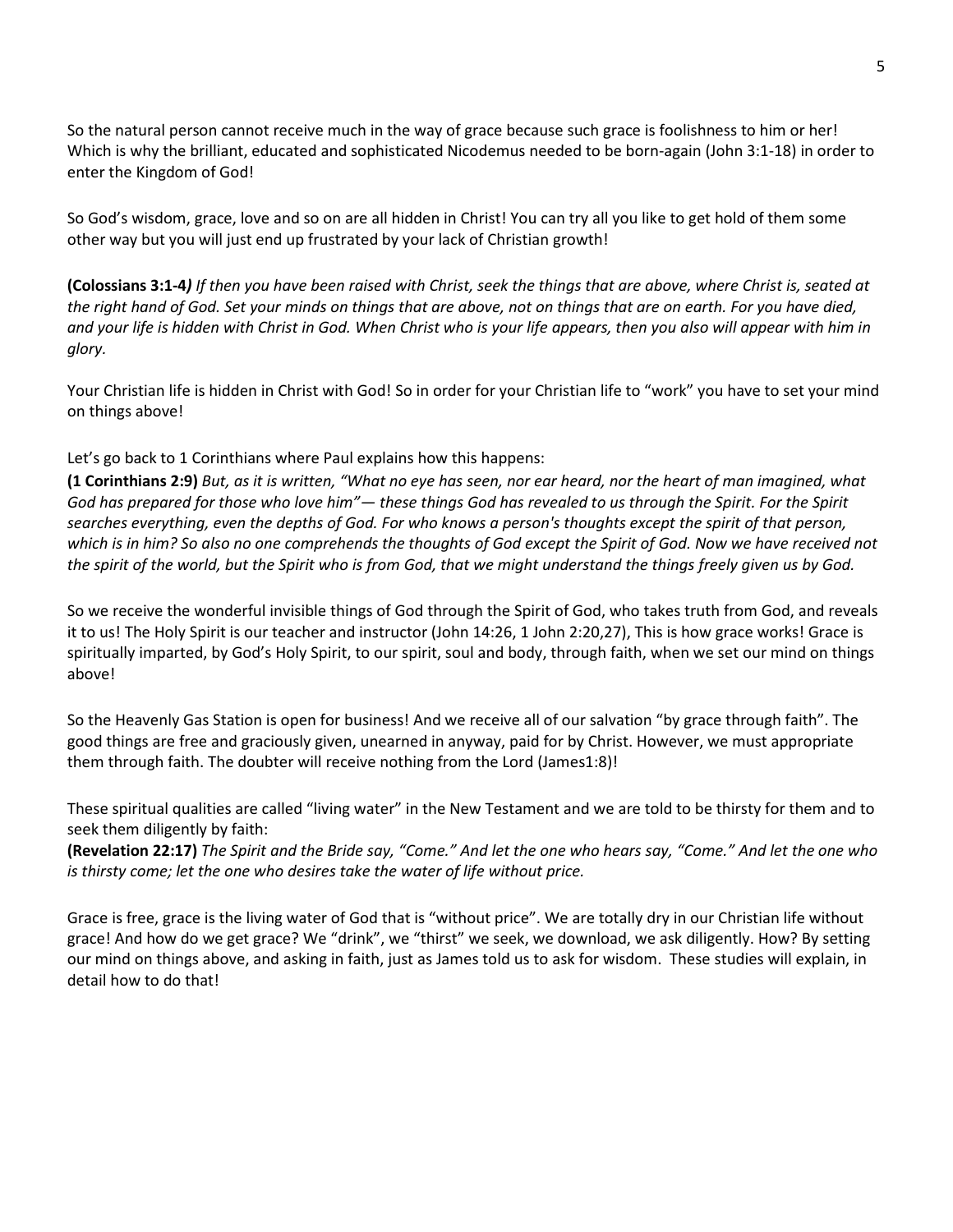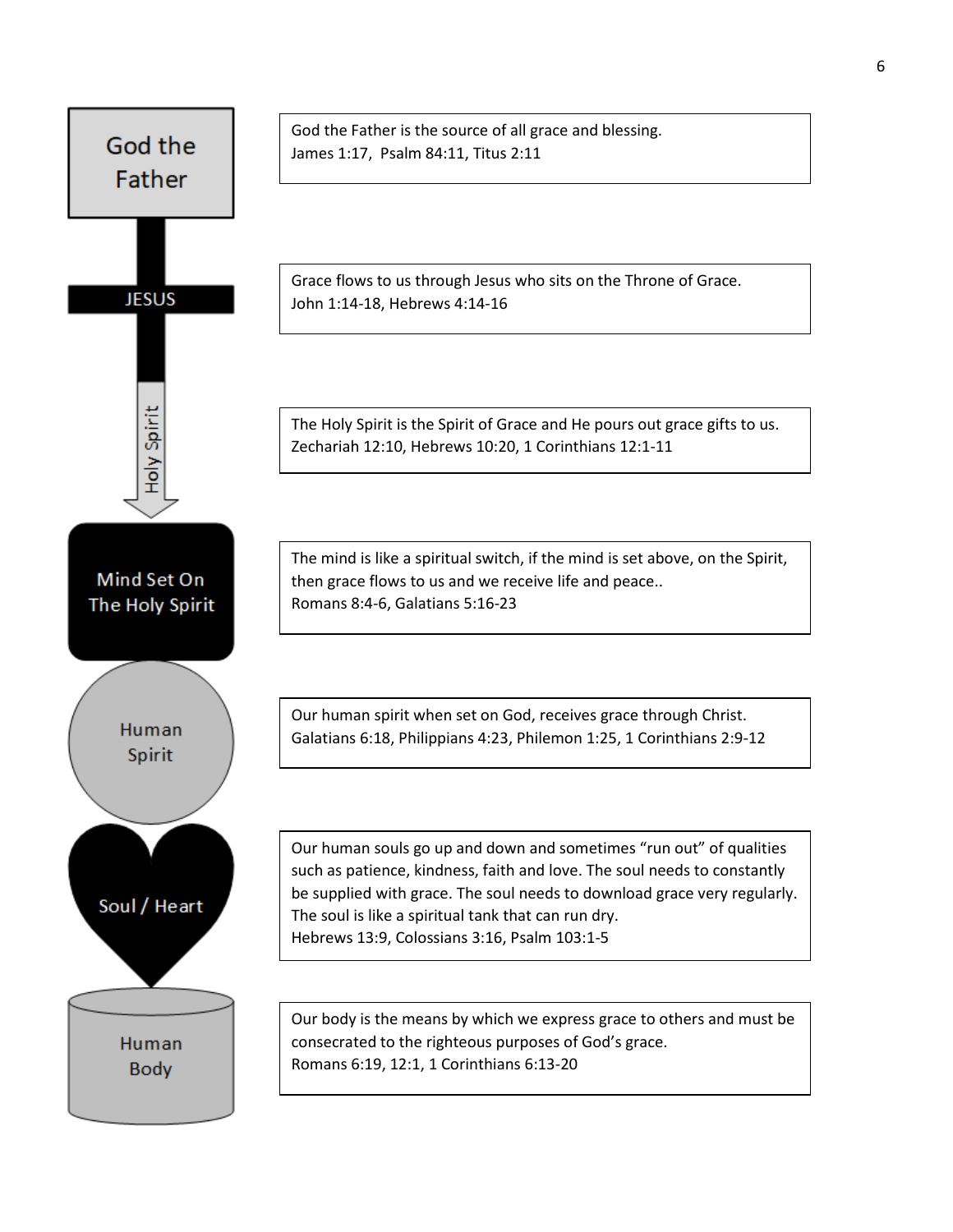### What Is Grace?

- 1. Is grace achieved by works, or received by faith? (Ephesians 2:8-10)
- 2. How does grace relate to the power of God being active in our lives? (Acts 4:33)
- 3. Can we grow in grace or is just a fixed thing we receive at conversion? (2 Peter 3:18)
- 4. How does grace relate to receiving good things from God? (2 Corinthians 9:8, 1 Corinthians 1:4-8)
- 5. How can we receive more grace when we need it? (Hebrews 4:16)
- 6. How does this affect how we are to walk with God? (2 Timothy 2:1)
- 7. How does grace relate to spiritual gifts? (Romans 12:6-8, Ephesians 4:7-12)
- 8. What are we to do with the grace that we receive from God? (1 Peter 4:10)
- 9. Are you aware of God's grace moving in your life?

**PRAYER:** *"Lord Jesus, please help me to be aware of Your grace, and of my need for grace!*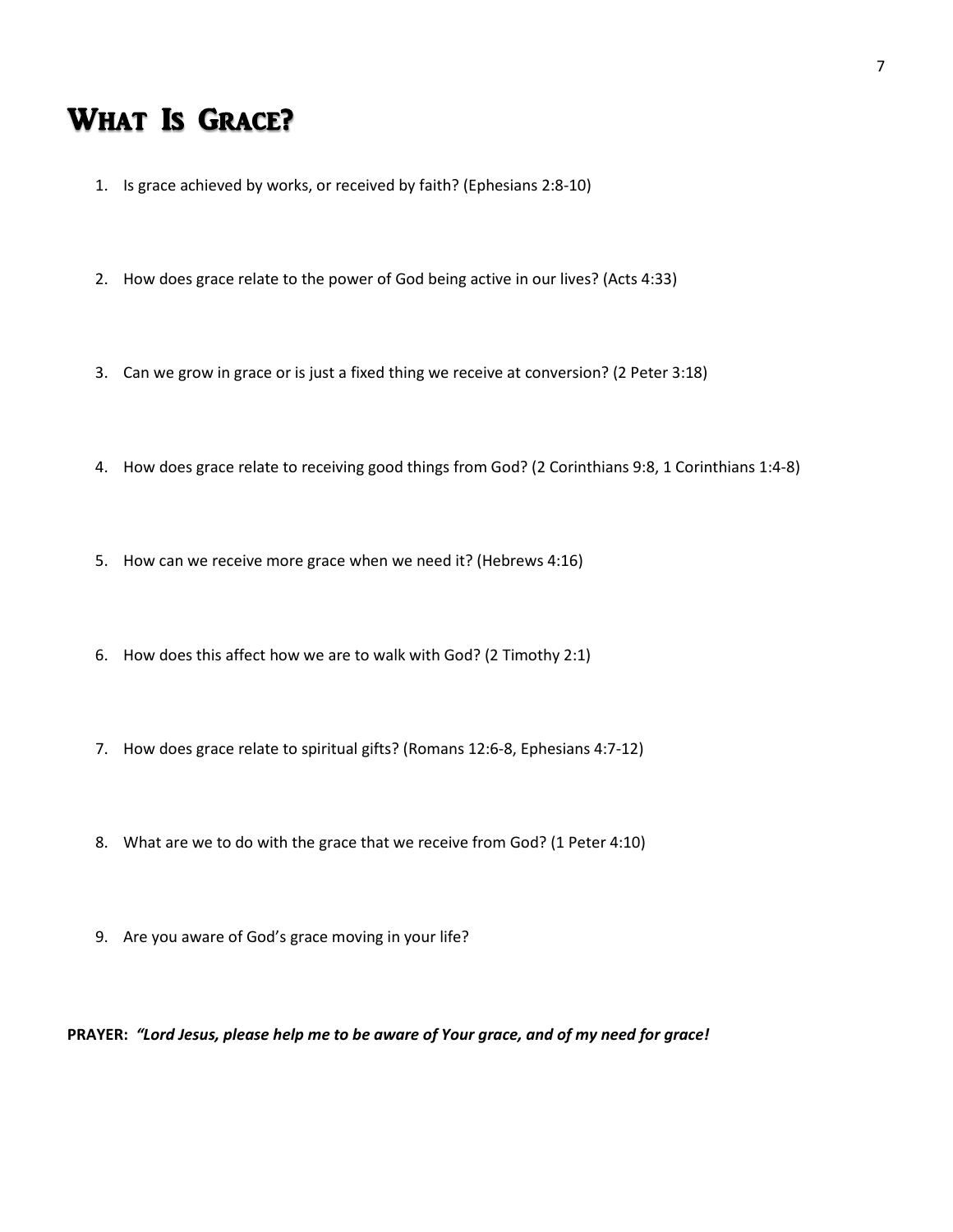### Praying To Receive Grace From Heaven

- 1. Read Hebrews 4:14-16 Who is on the Throne of Grace? What does this verse tell us about the process of receiving grace whenever we need it?
- 2. In Luke 18:1-14 there are two parables about praying to receive grace a) from an unjust judge and b) from Heaven. What do we learn from these two parables?
- 3. Read 1 Corinthians 2:9-12 How do we get to know about the good things that God has created for us?
- 4. Read 2 Corinthians 1:19-22 Are God's promises available to every Christian through Christ? Do you have to "deserve them"?
- 5. Read James 4:2,3 Why do people fail to receive grace?
- 6. Read James 1:5-8 What is one of the main reasons people fail to receive anything from the Lord?
- 7. Read John 14:13,14 and 1 John 5:14,15 What kind of things can we ask for?
- 8. Read Luke 11:5-13 What does Jesus teach us about how to ask for God's grace?
- 9. Read Ephesians 3:14-21 What can we learn from Paul's prayer for the Ephesians to receive faith, love and grace?

**PRAYER: "***Lord teach us how to pray for the grace that we require each day!***"**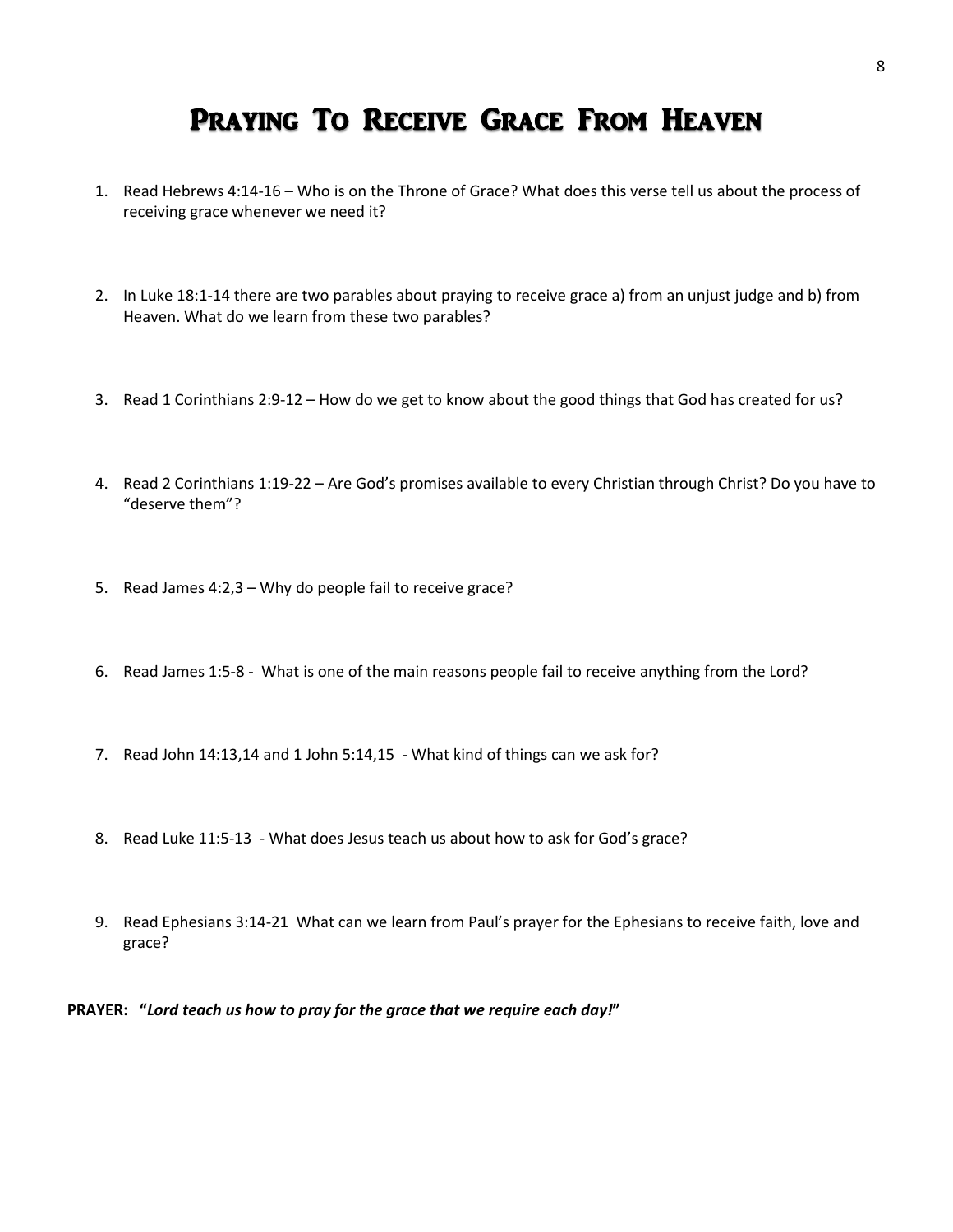# Believing That You Will Receive Grace From Heaven

Grace is received through faith, and blocked by unbelief, doubt and pride. We must believe in order to receive the wonderful invisible, spiritual things of God.

- 1. Read Matthew 17:20, 21:21.22; Mark 11:22-25 and Luke 17:6 What does this tell us about the role of faith in receiving things from God? How do we "believe that we have already received"?
- 2. If the "mountains" in the passages above are the large, immovable obstacles in our internal life, the thing we can never get over, and the "mulberry tree" is a deeply rooted problem or anxiety within us, we can just cast them into the deepest sea by faith. For instance you can cast all your bitterness, hurt, fear, rage, anxiety, and dread into the "sea" by commanding these things to "go". For instance you can say "Bitterness, in the name of Jesus, I cast you out from me, into the deepest sea, be uprooted from me and be gone from me forever! Then we have to ask for a portion of grace to replace the thing cast out. So after casting out bitterness we may ask to receive a soft heart from God and joy, peace and the ability to forgive. Please try this quietly with a few areas of difficulty in your own life.
- 3. How can our mind or our feelings get in the way of believing that we have already received?
- 4. Read Matthew 15:28, Luke 7:50, 8:48, 17:19, 18:42 What does Jesus say about the role of faith in healing (which is one form of the generous grace of God)?
- 5. Check out the connection between believing and receiving in the Gospel of John John 1:12, 6:35,40,47; 7:38,39, 17:18
- 6. Check out the connection between believing and receiving in the book of Acts: Acts 3:16, 10:43, 11:17, 14:8- 10, 26:18
- 7. Read Galatians 3:1-5,14 How do we receive the blessings of the Holy Spirit? Where were the Galatians going wrong?
- 8. What areas in your life do you need to need to believe God for? Where are you saying things such as: "That will never change I will always be X.." How can you believe that God will download the change into you? Are you willing for God to update you and reprogram you?
- 9. Read Matthew 17:20, Mark 9:23,24 and John 11:40 What is Jesus' promise and our problem?

#### **PRAYER:** *"Lord increase our faith so that we can believe in Your free supply of grace in our lives."*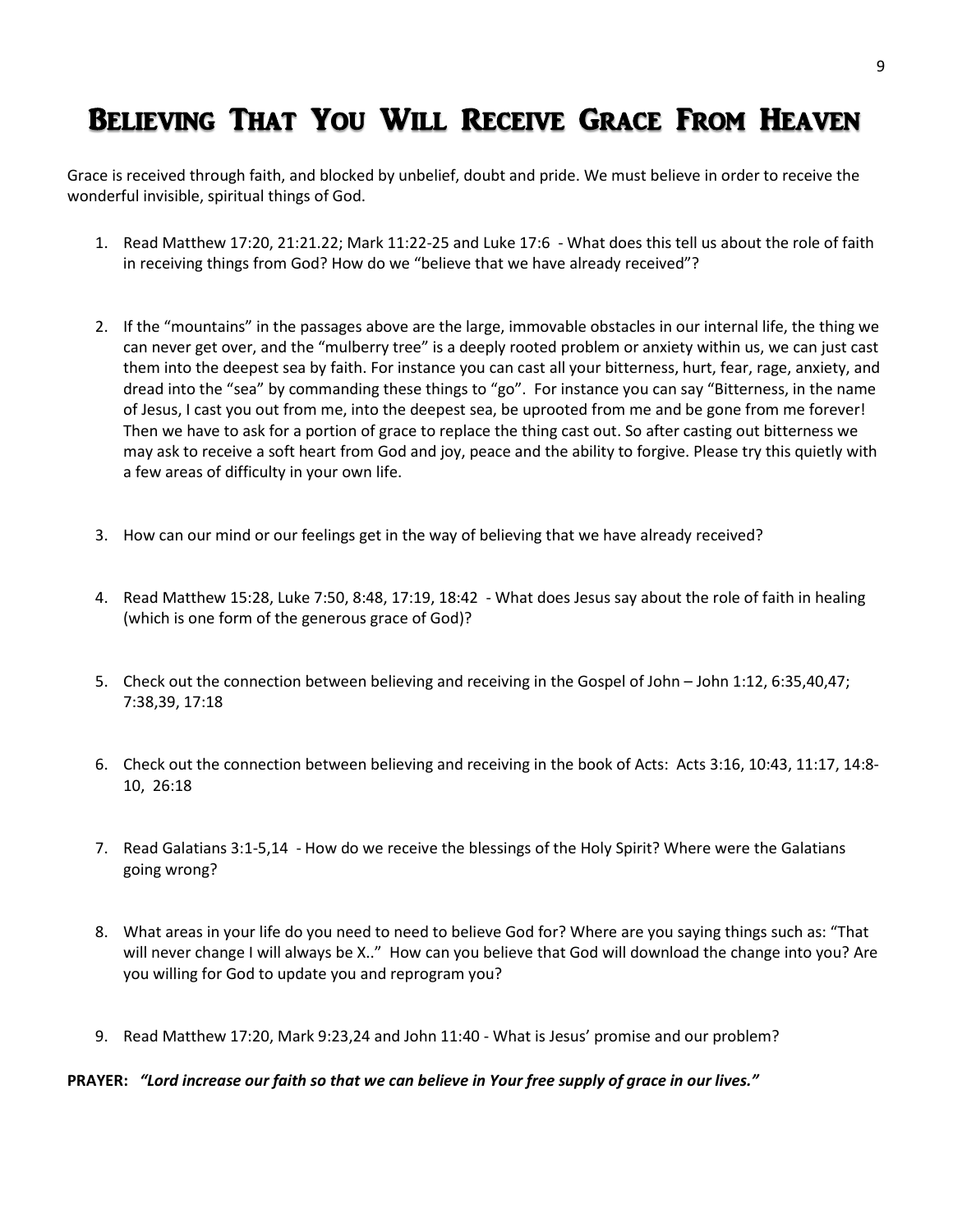## Receiving Grace From Heaven

We have to receive the grace of God, to welcome it, to internalize it, to cherish it, treasure it and value it and to never trample upon it or take it for granted.

- 1. Read 2 Corinthians 6:1,2 and Hebrews 10:29 What is the problem here? Compare this with the parable of the Sower (Four Soils) in Matthew 13:3-9, 18-23 why do some people brush aside the grace of God when it is offered to them? What is the good soil (1 Thessalonians 2:13)?
- 2. Read John 1:16,17, Romans 1:5, 5:17 Who do we receive grace from?
- 3. John 3:27 and 1 Corinthians 4:7 What does it mean to receive something from Heaven?
- 4. What sort of things can be received from God? Acts 20:24, Romans 5:11, 11:20, 1 Corinthians 2:12, 2 Corinthians 1:4, Hebrews 6:7, 10:36
- 5. Read James 3:13-18 What is the difference between wisdom from above and carnal, fleshly wisdom? What is the problem with receiving things from "the spirit of the world"?
- 6. Read 1 Corinthians 2:6-16 What does this long passage tell us about how we receive wisdom and knowledge from God?
- 7. Read James 1:5-8 Why do some people receive nothing from the Lord?
- 8. Read Ephesians 2:5-10 Where has Christ placed us in the heavenly realms? Did this happen by works or by grace? Once we have received grace what are we to do with it (verse 10)?
- 9. Read Acts 8:17, 19:6, 19:11; 1 Timothy 4:14, 2 Timothy 1:6 How can the prayers of pastors and other spiritual leaders help us to receive the grace of God?
- **PRAYER:** *"I believe that I am receiving joy from Heaven"* (or any other thing you need such as patience, kindness, etc.) Repeat for about two minutes or until it "clicks" for you. You will notice quite a difference!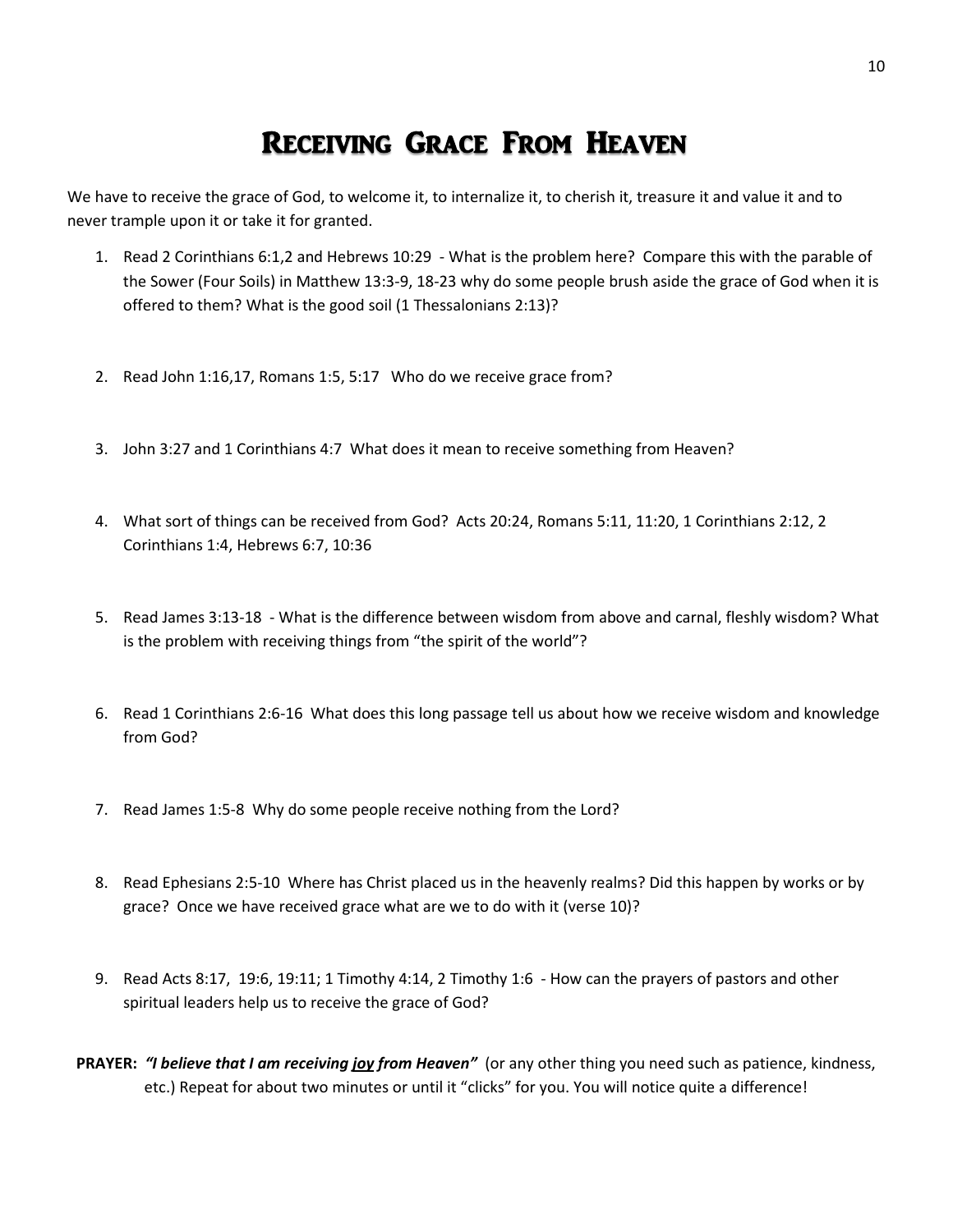## Continuing In Heavenly Grace

We are easily tempted, distracted, and knocked off-course. One minute we are full of grace, then we can easily slip back in to self, or into the world, into the flesh or even into the control of the Devil. If we are emotionally threatened we tend to jump into our selfish fight-or-flight mechanisms and lash out or run away like the disciples at Gethsemane. In great difficulties we doubt. In a hurry, we lose patience and kindness. When lonely we can slip into fleshly activities. Staying on track is known as *abiding in Christ*, or *continuing in grace*.

- 1. Read Matthew 26:41 How can we escape temptation? What is our frequent problem?
- 2. Read 1 Timothy 6:9-11, 1 John 2:15-17 What kinds of things lead people away from God's grace?
- 3. Read 1 Corinthians 6:18,19, 10:13,14, 2 Timothy 2:22 What are we to run away from at high speed?
- 4. Read Romans 8:4-6, Colossians 3:1-4, Philippians 4:6-8 Where are we to focus our minds so we can live holy lives full of God's grace? How does regular worship and bible study help with this?
- 5. Read John 15:1-12, there are many clues here about how to remain in Christ and how continue in grace:
	- What happens if we do not continue in grace and become "dry"? (John 15:6)
	- What happens if we abide in Christ continually? (John 15:5)
	- Can we do anything worthwhile without grace from Jesus? (John 15:4,5)
	- What does it mean to abide in the words of Jesus Christ? (John 15:7)
	- How will continuing in grace help our prayer life? (John 15:7)
	- How does abiding in Christ (continuing in grace) help us to glorify God? (John15:8)
	- How does love help us to abide in Christ? (John 15:9-12)
- 6. Read 1 John 2:28 How does abiding in Christ help us on the day Christ returns?
- 7. Read Acts 13:43, Hebrews 3:12-15 How can we encourage others to continue in the grace of God?
- 8. Read Romans 15:4,5, Jude 1:24,25 and 2 Thessalonians 2:16,17 How does God encourage us?
- 9. What are some things you can do right now to stay on track as a Christian believer?

### **PRAYER:** *"Heavenly Father, please deliver me from temptation and keep me from falling. Please fill me with Your grace so that I will abide in Christ and be a holy and loving and fruitful Christian. In Jesus' Name. Amen."*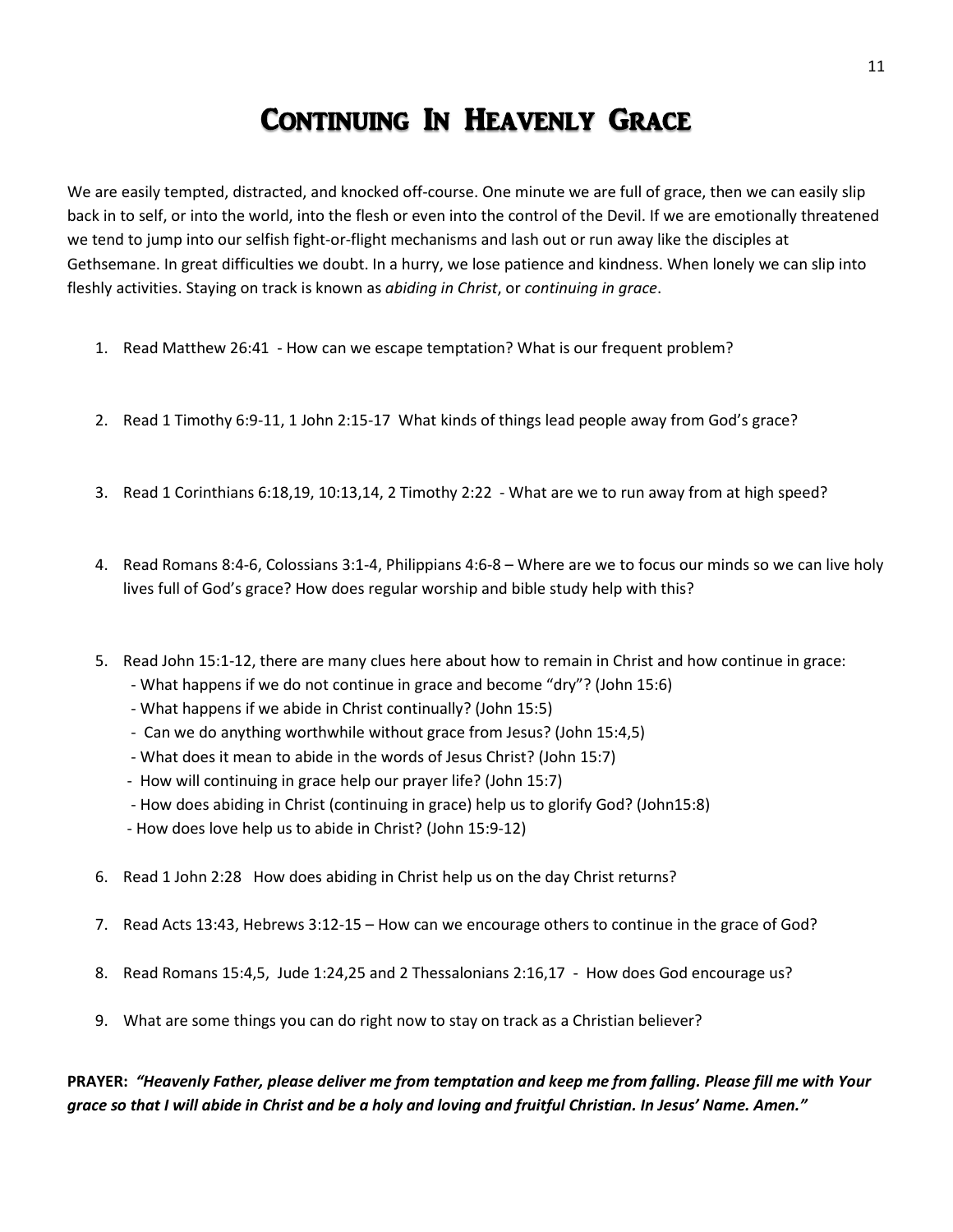# Implementing The Grace That You Have Received

In Ephesians 2:8-10 we find out that we are saved by grace, through faith, not by works, and not of ourselves. Then Paul goes on to say in verse 10: "*For we are His creation, created in Christ Jesus for good works, which God prepared ahead of time so that we should walk in them."* The output of grace should be good works. We are created for good works. That is our purpose. We are not saved by good works, but we are designed by God to do specific good works that God has prepared beforehand for us to do. We download grace, we continue in grace, and then as we continue in grace we produce some output in the form of good works. We are blessed in order to be a blessing.

- 1. Read Ephesians 2:8-10, 1 Timothy 6:17-19 How does grace result in good works? Why did God create us?
- 2. Read Acts 9:36-39 How was Dorcas a wonderful example of a believer who did good works? Would you like people to think of you the way they thought of Dorcas?
- 3. Read Ephesians 4:1-3 and Colossians 1:9,10 What does it mean to "walk worthy" of the calling we have received? How will this be evident in our lifestyle and our behavior?
- 4. Read 2 Timothy 3:16,17 What do the inspired Scriptures equip us for?
- 5. Read Philippians 4:8,9 What is the result of "doing what we have learned.."?
- 6. Read Colossians 2:6,7 "as you have received…. walk.." (Walk = lifestyle, continual behavior) What happens if we refuse to live in accordance with the grace that we have received? (Matthew 18:21-35)
- 7. Read Colossians 4:17 What was Archippus to do? How important is it that we pay attention to the special areas of grace that we have received from God?
- 8. Read 1 Peter 4:7-11 How are we to serve God and carry out good works? Which of Peter's instructions speaks to you? Who should get the glory?
- 9. What special skills has God given you so that you can be "blessed to be a blessing" by your good works?

**PRAYER:** *"Lord help me to not waste the grace that you have put into my life. May I be blessed to be a blessing! Please strengthen me and lead me so that I may accomplish all the good works that you have prepared beforehand for me to do!"*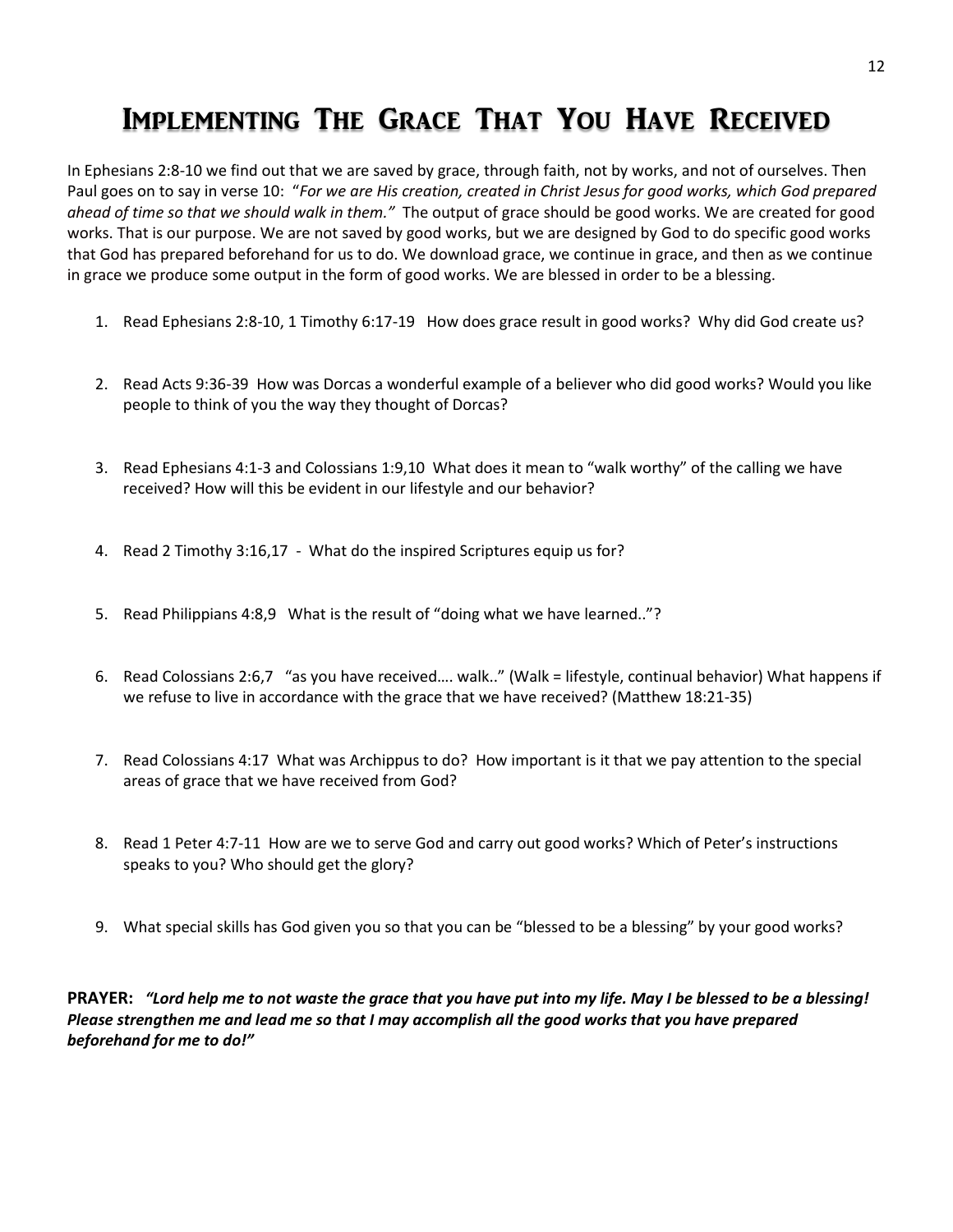### Obstacles To Grace

God tends to treat us in the same way that we treat other people e.g. in the Beatitudes: "*Blessed are the merciful for they shall receive mercy*" (Matthew 5:7) and to show grace to those who are humble and receptive e.g. in Isaiah **(Isaiah 57:15)** *"For this is what the high and lofty One says, who inhabits eternity, whose name is Holy: "He lives in the height and in holiness, and also with the one who is of a contrite and humble spirit, to revive the spirit of the humble, and to revive the heart of the contrite.* However, this also means that some people are blocked from receiving grace, such as those who are proud, haughty, greedy, cruel, idolatrous, hard-hearted, unbelieving, unforgiving, or wicked. **(Isaiah 57:21)** *"Yet there is no peace," says my God, "for the wicked."* In this study we will look at some of these obstacles to receiving God's grace.

- 1. Read James 2:13, Matthew 7:1,2, Matthew 5:7, Psalm 18:25-27 What principle (about God's grace) can we deduce from this?
- 2. Read Luke 18:9-14 What is the difference between the Pharisee and the tax-gatherer? How did God respond to each of them? Who got the most grace? Who was refused grace?
- 3. Read James 4:4-10, Ephesians 4:30-32, 1 Thessalonians 5:16-19, Which attitudes will block our ability to receive God's grace? Which attitudes will help us to receive God's grace?
- 4. Read Matthew 5:3,10; 7:21, 25:31-46, 1 Corinthians 6:9,10; Galatians 5:19-21, Ephesians 5:5 Which people are welcome in God's heavenly Kingdom? And which kind of people have no heavenly inheritance at all?
- 5. Read Matthew 6:14,15 and Matthew 18:21-35 How important is it to have a forgiving heart?
- 6. Read Deuteronomy 15:7-11, Psalm 41:1-3, Proverbs 19:17, 21:13, 28:27, James 2:13-16 How does our attitude to the poor and needy affect our ability to receive God's grace? (see also Matthew 25:41-46)
- 7. Read Luke 6:20-38 What are some of the keys to having an overflowing abundance of God's grace? What are some of the obstacles to receiving the grace of God?
- 8. Read James 1:5-8, 4:8; Matthew 6:24, 14:22-33 How does doubt rob us of the blessings of God? How can we work to eliminate our doubts?
- 9. Which areas of your life are you going to change so that God's grace can flow to you?

**PRAYER***: "Create in me a clean heart O God, and remove every wicked way from me!*